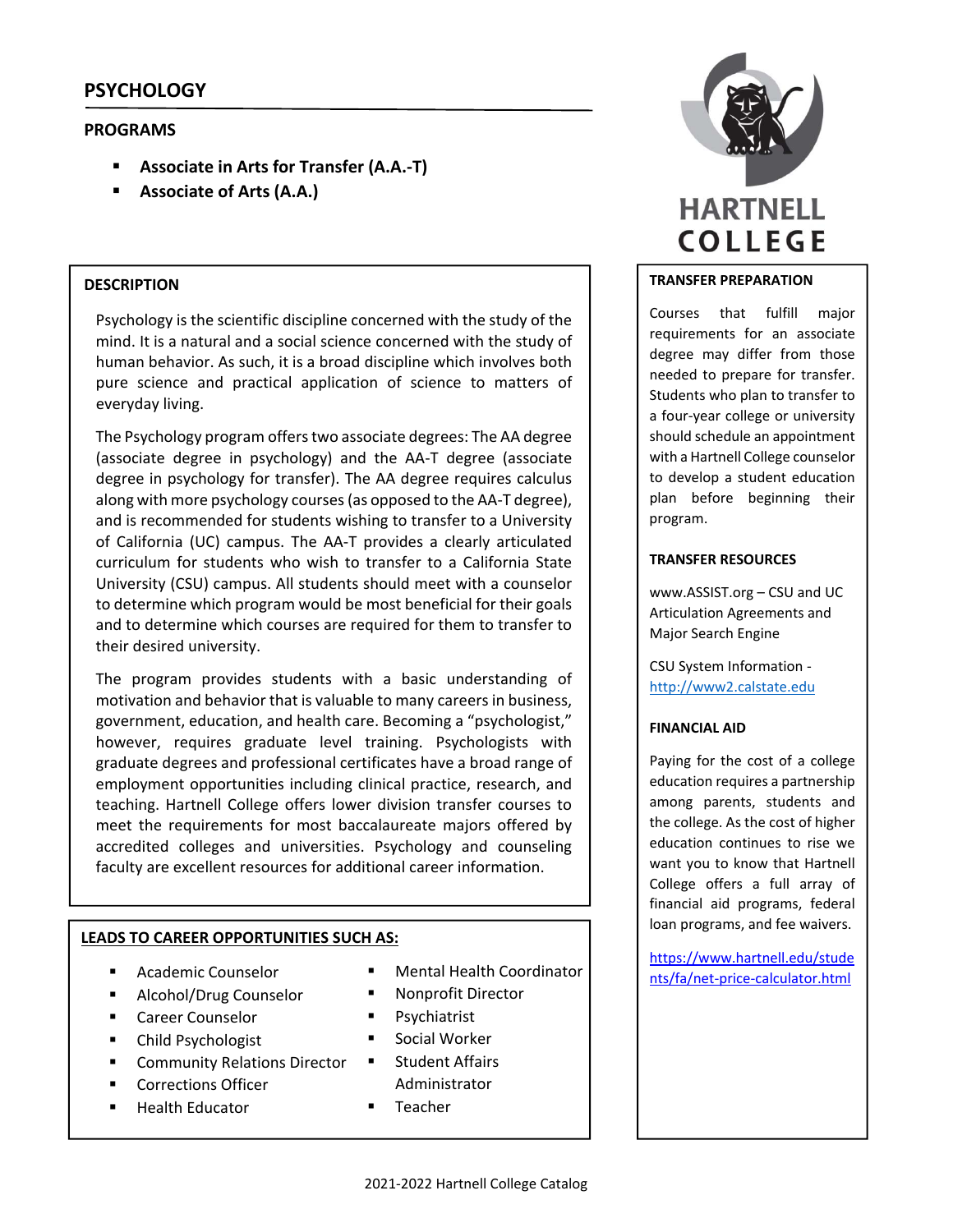## **ASSOCIATE IN ARTS FOR TRANSFER**

**Program Outcomes**: Upon successful completion of this program a student will be able to:

- compare and contrast the major concepts, theoretical perspectives, empirical findings, and historical trends in psychology.
- evaluate basic research methods in psychology, including research design, data analysis, and interpretation.
- demonstrate critical thinking and skeptical inquiry, and use the scientific approach to solving problems related to behavior and mental processes.
- apply psychological principles to personal, social, and organizational issues.

## **Required Major Courses (14 units)**

|                                                   |                                                | <b>SUBTOTAL: 20 UNITS</b> |  |  |  |
|---------------------------------------------------|------------------------------------------------|---------------------------|--|--|--|
|                                                   | PSY-22 - Abnormal Psychology                   | 3.0                       |  |  |  |
|                                                   | PSY-15 - Human Sexuality                       | 3.0                       |  |  |  |
|                                                   | PSY-6 - Social Psychology                      | 3.0                       |  |  |  |
| <b>Major Electives Courses (Complete 3 units)</b> |                                                |                           |  |  |  |
|                                                   | PSY-25 - Developmental Psychology -Lifespan    | 3.0                       |  |  |  |
|                                                   | PSY-14 - Child Psychology                      | 3.0                       |  |  |  |
| <b>Major Electives Courses (Complete 3 units)</b> |                                                |                           |  |  |  |
|                                                   | PSY-10 - Introduction to Biological Psychology | 3.0                       |  |  |  |
|                                                   | PSY-9 – Research Methods in Psychology         | 4.0                       |  |  |  |
|                                                   | PSY-2 - General Psychology                     | 3.0                       |  |  |  |
|                                                   | MAT-13 - Elementary Statistics                 | 4.0                       |  |  |  |
|                                                   |                                                |                           |  |  |  |

# **General Education – Required Courses**

| Students must complete one of the following General Education Plans:                |                                                                                                   |
|-------------------------------------------------------------------------------------|---------------------------------------------------------------------------------------------------|
| <b>CSU-GE</b> (see page 72)                                                         | 39 units                                                                                          |
| <b>IGETC</b> (see page 74)                                                          | 37 units                                                                                          |
| <b>Students can double-count required courses and courses for General Education</b> |                                                                                                   |
|                                                                                     | ■ Electives (Courses Numbered 1-99) required when degree units plus GE units total fewer than 60. |

## **TOTAL: 60 UNITS**



- a. The Intersegmental General Education Transfer Curriculum (IGETC) or the California State University GE – Breadth Requirements (CSU GE‐Breadth).
- b. A minimum of 18 semester units or 27 quarter units in a major or area of emphasis, as determined by the community college district.
- 2. Obtainment of a minimum grade point average of 2.0

ADTsinclude (AA‐T) and (AS‐T) degrees. The law authorizing these degrees also requires that students must earn a "C" or better in all courses required for the major or area of emphasis. A "P" (Pass) grade is also an acceptable grade for courses in the major if the course is taken on a Pass/No Pass basis.